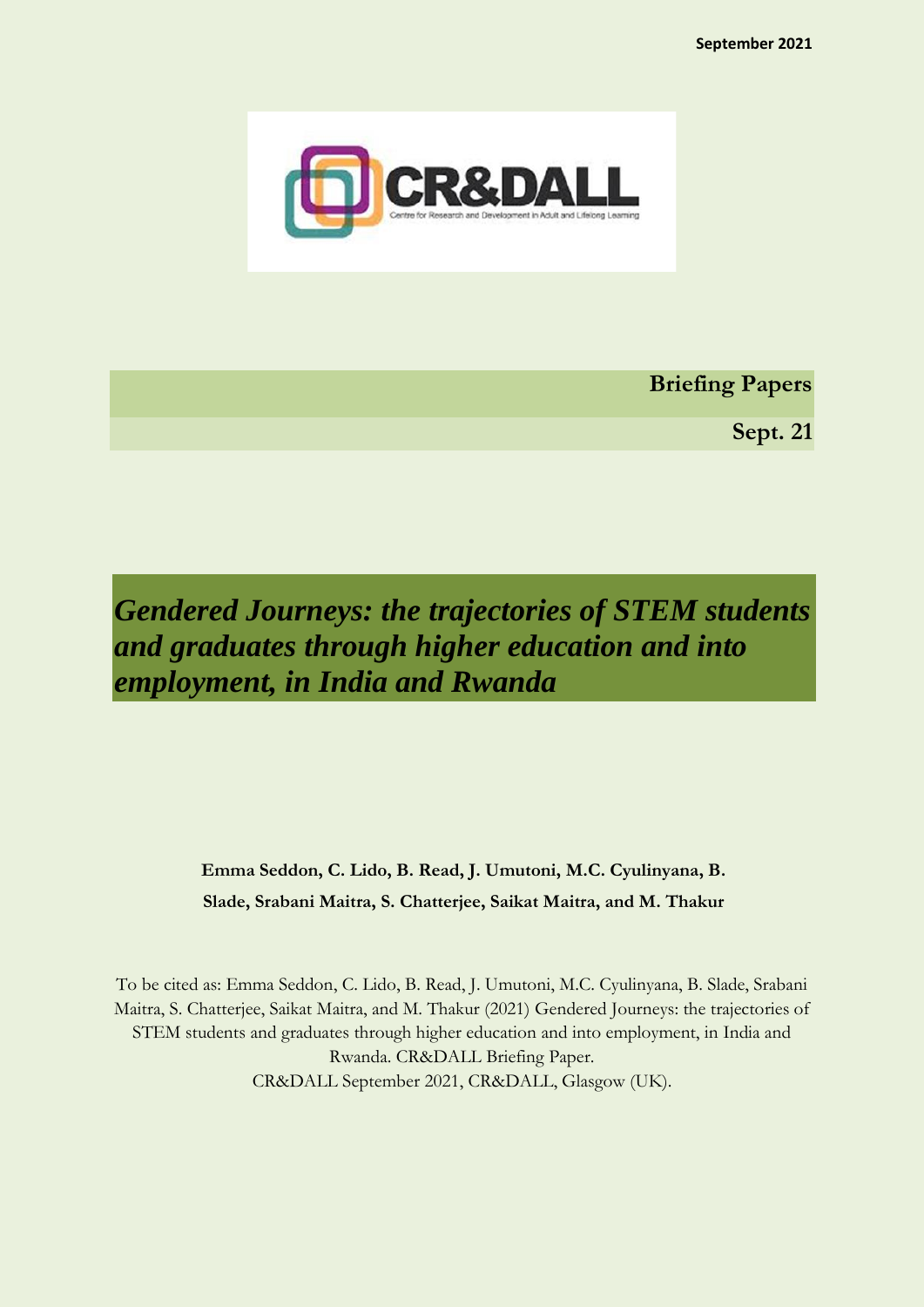

# **[Centre for Research & Development in Adult and Lifelong](http://cradall.org/) Learning (CR&DALL)**

Based in the School of Education at the University of Glasgow, CR&DALL pursues a range of research activities which have relevance to the theme of lifelong learning. Our objective is to make a real difference through the contribution that adult education and lifelong learning can make to social justice, social inclusion and poverty reduction - a contribution that has received relatively limited recognition to date.

CR&DALL's aim is to conduct inter-disciplinary and multi-disciplinary research and development activities in adult education and lifelong learning in order to achieve observable impacts with respect to social justice, social inclusion and poverty reduction. CR&DALL pursues a range of research activities which have relevance to the theme of lifelong learning. Currently our research focus includes Citizenship, Civil Society, Community-based Learning, Literacy, Poverty and International Development and Widening Participation.

The Briefing Paper series provides a forum for work in progress which seeks to elicit comments and generate discussion. The series includes academic research by CR&DALL Core Members, Affiliates and Associates, PhD students and invited guest contributors

Editor: Dr Muir Houston Editorial board: Prof. Nicki Hedge; Dr Catherine Lido & Dr Kate Reid Breifing Papers are available in electronic format at [http://cradall.org](http://cradall.org/)

# **Please address comments and/or queries for information to:**

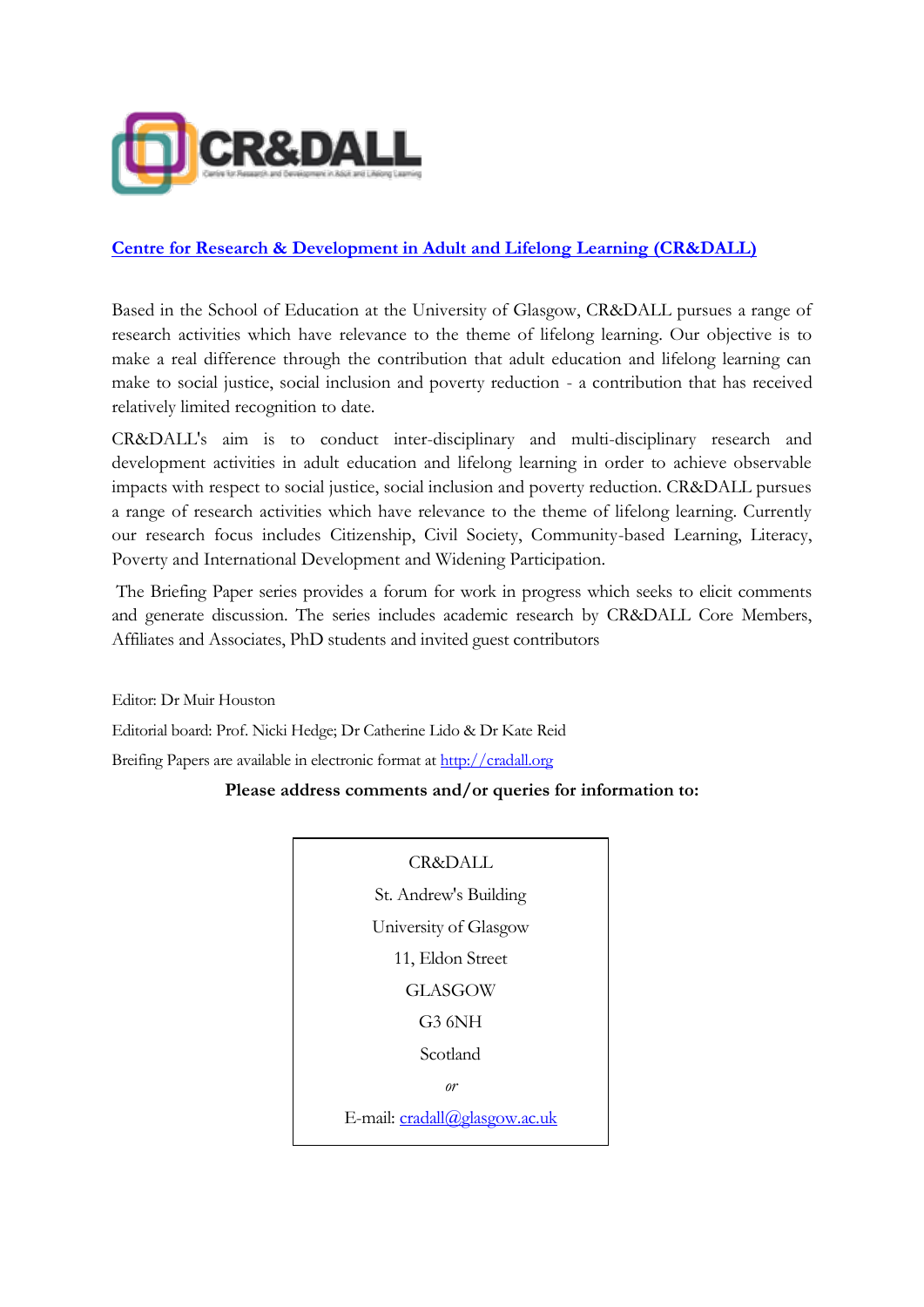# *Gendered Journeys: the trajectories of STEM students and graduates through higher education and into employment, in India and Rwanda*

Emma Seddon<sup>a</sup>, C. Lido<sup>a</sup>, B. Read<sup>a</sup>, J. Umutoni<sup>b</sup>, M.C. Cyulinyana<sup>c</sup>, B. Slade<sup>a</sup>, Srabani Maitra<sup>a</sup>, S. Chatterjee<sup>a</sup>, Saikat Maitra<sup>d</sup>, and M. Thakur<sup>d</sup>

<sup>a</sup>School of Education, University of Glasgow, Glasgow, UK; <sup>b</sup> Centre for Gender Studies, University of Rwanda, Kigali, Rwanda; 'School of Science, College of Science and Technology, University of Rwanda, Kigali, Rwanda; <sup>d</sup> Public Policy and Management Group, Indian Institute of Management Calcutta, Kolkata, India

Correspondence details:

Emma Seddon

School of Education, St Andrew's Building, 11 Eldon Street, Glasgow, G3 6NH

Email: [emma.seddon@glasgow.ac.uk](mailto:emma.seddon@glasgow.ac.uk)

Telephone: 07557982100

Funding note:

Gendered Journeys is funded by the Economic and Social Research Council/Global Challenges Research Fund Project reference number: ES/T005068/1.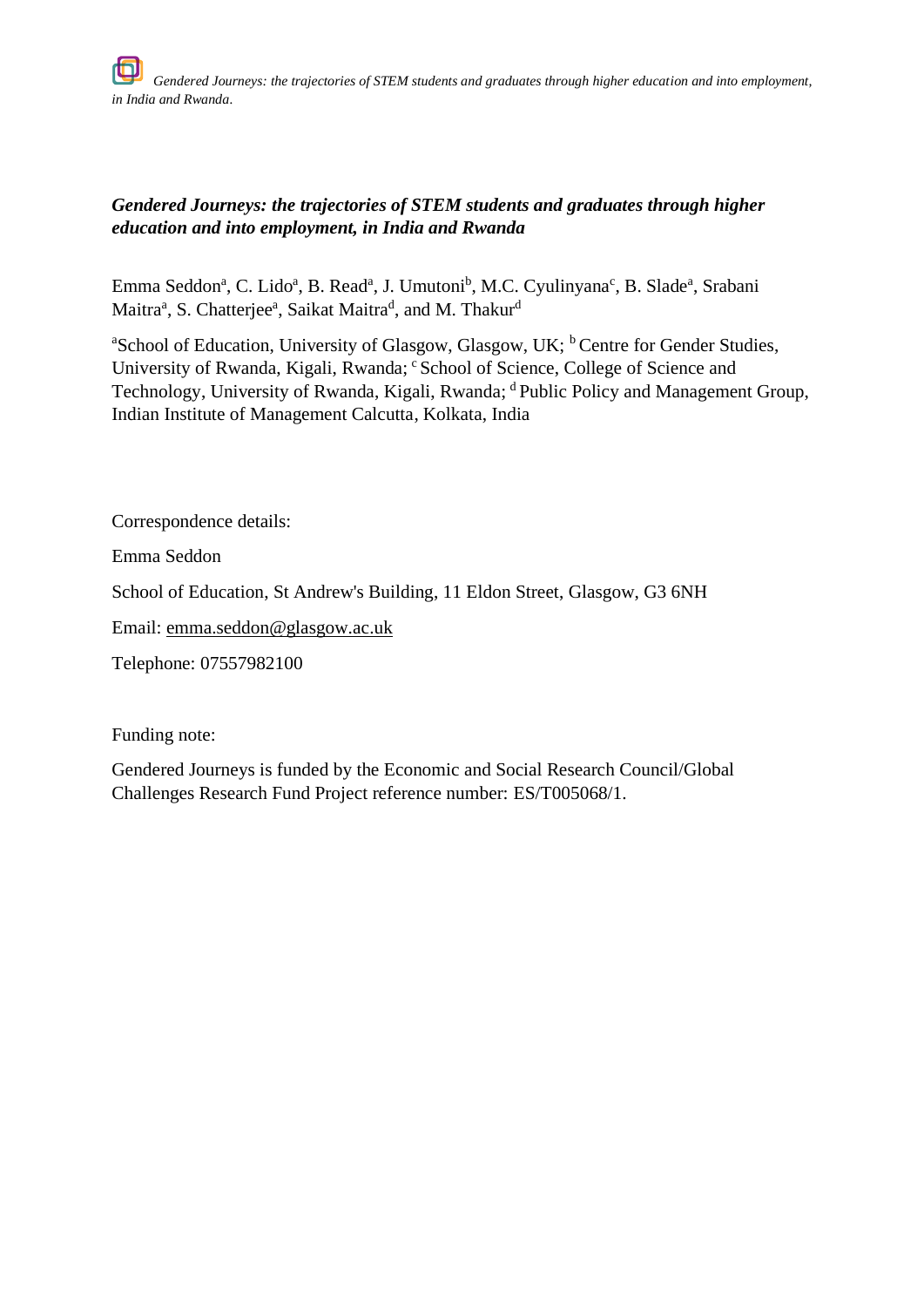

This work is licensed under the Creative Commons Attribution-NonCommercial-ShareAlike 4.0 International License. To view a copy of this license, visit <http://creativecommons.org/licenses/by-nc-sa/4.0/> .

#### **You are free to:**

- **Share** copy and redistribute the material in any medium or format
- **Adapt** remix, transform, and build upon the material

#### **Under the following terms:**

**Attribution** — you must give appropriate credit

**NonCommercial** — You may not use the material for commercial purposes.

**ShareAlike** — If you remix, transform, or build upon the material, you must distribute your contributions under the same license as the original.

#### **Notices:**

 You do not have to comply with the license for elements of the material in the public domain or where your use is permitted by an applicable exception or limitation.

 No warranties are given. The license may not give you all of the permissions necessary for your intended use. For example, other rights such as publicity, privacy, or moral rights may limit how you use the material.

#### **Disclaimer:**

The views and opinions expressed in this paper are those of the author(s) and do not necessarily reflect the official policy or position of any other agency, organization, employer or company. Assumptions made in the analysis are not reflective of the position of any entity other than the author(s)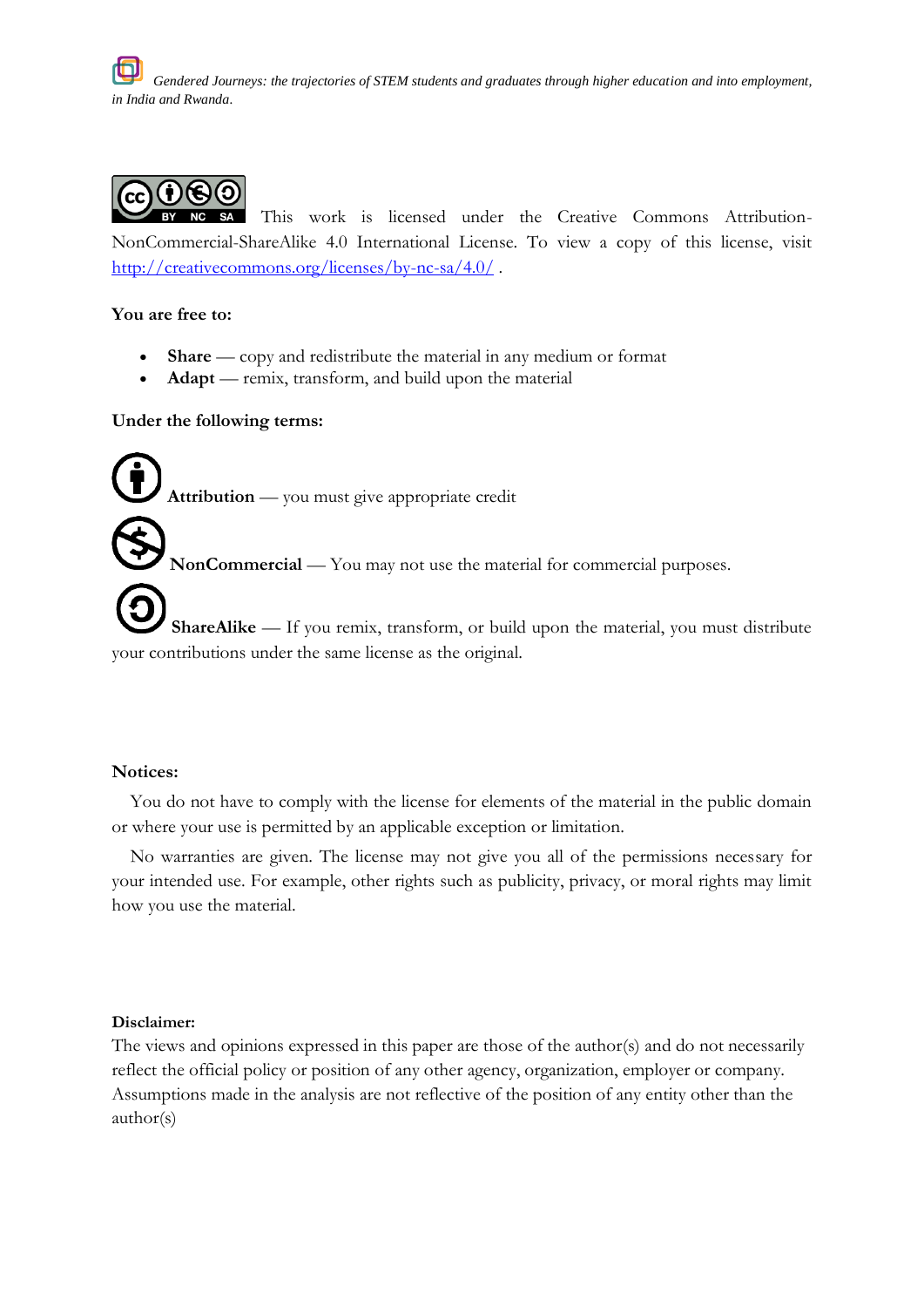# **Emma Seddon, C. Lido, B. Read, J. Umutoni, M.C. Cyulinyana, B. Slade, Srabani Maitra, S. Chatterjee, Saikat Maitra, and M. Thakur**

**Abstract:** Promoting early interest in STEM and role identification for girls, is of urgent interest for many global initiatives (e.g. Organization for Women in Science in the Developing World, 2021). Increasing proportions of girls and women studying and working in STEM would contribute not only to scientific development but to more equitable and sustainable societies, including gendered economic outcomes. However, any focus on recruitment must also focus on retention and progression of women studying and working in STEM, including identifying barriers at key transitional stages of one's 'STEM journey'. Therefore, our project - *Gendered Journeys: the trajectories of STEM students and graduates through higher education (HE) and into employment, in India and Rwanda*, focusses on gender inequalities in STEM in India and Rwanda, in order to cross-culturally explore gendered inequalities in STEM beyond the dominant literature from North America and Europe. In this briefing paper, we briefly look at the global context before exploring the complex and intersectional nature of gender inequalities in STEM fields in India and Rwanda in particular, drawing on the WEF 2020 Gender Gap report. Given this context, we proceed to describe how our project will contribute to the ongoing work that aims to understand why these inequalities persist and develop interventions, particularly online interventions to tackle the imbalance, and prevent inequalities from widening, particularly in a post-Covid 19 environment.

**Keywords**: Gender, women, STEM, Educator, Access, Student, employers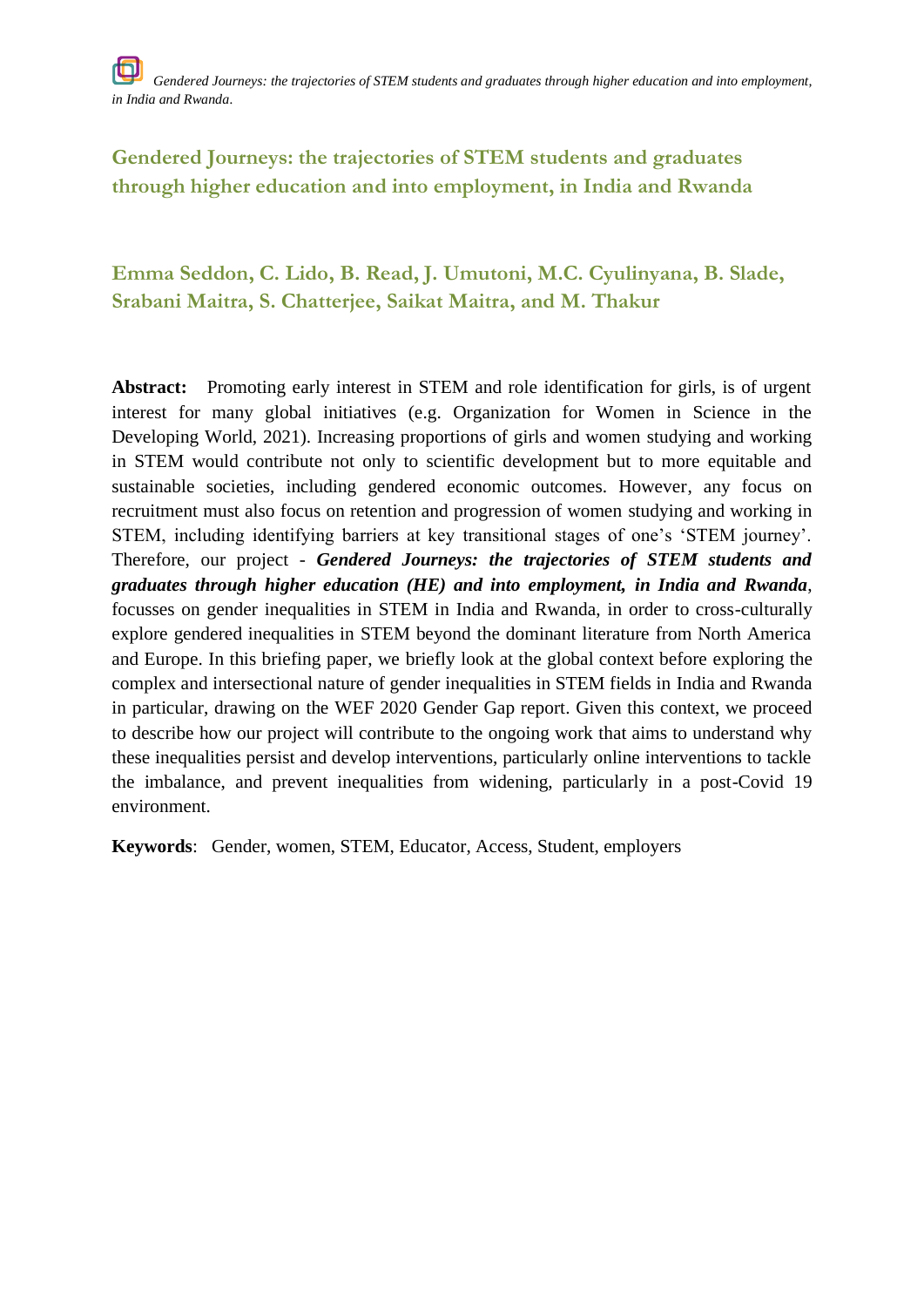# **Introduction**

The disciplines of science, technology, engineering, and mathematics (STEM) are central to tackling current and future challenges, such as the climate crisis, stark social and economic inequalities seen across the world (UNESCO 2015, 2017) and recovery from the Covid-19 pandemic. The 2020 Gender Gap report by the World Economic Forum highlights that girls and women are underrepresented in STEM in all levels of education, as well as employment, globally, and are less likely to be employed in professional and technical roles generally (WEF, 2020). STEM fields are adversely affected by the potential attrition and subsequent loss of skills of women and girls (e.g. Graham et al, 2013), yet their lived experiences could be vital tools in creating solutions to local and global problems (for instance in technology and data deficits, Perez, 2019).

Promoting early interest in STEM and role identification for girls, is of urgent interest for many global initiatives (e.g. Organization for Women in Science in the Developing World, 2021). Increasing proportions of girls and women studying and working in STEM would contribute not only to scientific development but to more equitable and sustainable societies, including gendered economic outcomes. However, any focus on recruitment must also focus on retention and progression of women studying and working in STEM, including identifying barriers at key transitional stages of one's 'STEM journey'. Therefore, our project - *Gendered Journeys: the trajectories of STEM students and graduates through higher education (HE) and into*  employment, in India and Rwanda<sup>1</sup>, focusses on gender inequalities in STEM in India and Rwanda, in order to cross-culturally explore gendered inequalities in STEM beyond the dominant literature from North America and Europe.

In this briefing paper, we briefly look at the global context before exploring the complex and intersectional nature of gender inequalities in STEM fields in India and Rwanda in particular, drawing on the WEF 2020 Gender Gap report. Although the WEF has been criticised for its own lack of diversity (TNI, 2016), the Gender Gap report provides a detailed representation of gender inequalities by calculating an overall gender gap score from four sub-indexes: political empowerment, economic participation and opportunity, educational attainment, and health and survival. These statistics alone cannot give the whole picture, but they provide the broader landscape of gender in/equality in our countries of interest. Given this context, we proceed to describe how our project will contribute to the ongoing work that aims to understand why these inequalities persist and develop interventions, particularly online interventions to tackle the

<sup>&</sup>lt;sup>1</sup> Funded by the Economic and Social Research Council/Global Challenges Research Fund Project reference number: ES/T005068/1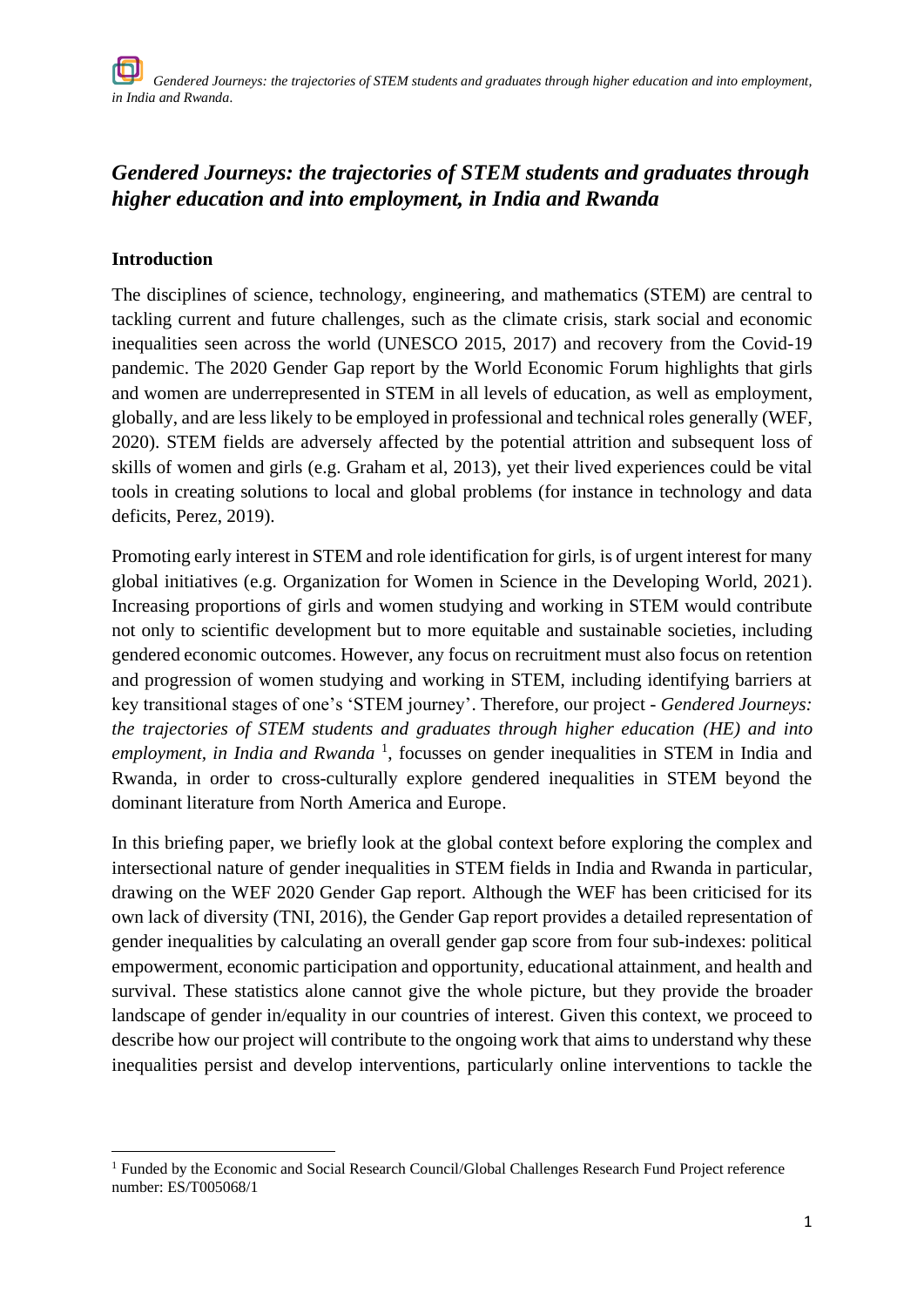imbalance, and prevent inequalities from widening, particularly in a post-Covid 19 environment.

# **Gender representation in STEM: a global issue**

At present, girls and women are markedly underrepresented in STEM areas both as students and in the workforce in most countries across the globe. At Higher Education level, roughly 30% of students enrolled in STEM studies internationally are (identified as) women (UNESCO, 2017). In certain STEM areas the picture is even starker – for example, the percentage of women in ICT internationally is given as 3%, and at 5% in natural sciences and mathematics and statistics respectively. This of course masks a lot of variation across countries and regions – for example 16% of students in natural sciences, mathematics and statistics in Côte D'Ivoire are women, compared to 86% in Bahrain (UNESCO, 2017). These variations support arguments that patterns of gender representation in STEM cannot be understood as the result of fixed, unchanging biological differences between two neatly categorised sexes – rather we need to look further at the role of social, social psychological and cultural influences.

Work in this area can also focus overly on the level of the individual (Archer et al., 2017). Focusing primarily or solely on the encouragement of individual girls and women into STEM pathways – at the expense of addressing potential inequities in established educational and organisational cultures and practices - can risk implying that the main, or only thing we need to do is to 'fix' individuals' lack of motivation or self-confidence.

Taking such a broader perspective, feminist research indicates the need to challenge and change institutional cultures and practices (see e.g. Leathwood and Read, 2009; Cebula et al., 2020), as well as challenging widespread social discourses that construct girls and women as seemingly innately less able in relation to STEM subjects in comparison to boys/men. Such perceptions infuse educator and parent-guardian expectations, and influence students' own self-perception as to their capabilities, enjoyment and interest in a line of study (Archer et al., 2012). Our interdisciplinary and multi-method approach aims to take such an approach in exploring these dynamics in our countries of focus.

# **Gender and STEM in Rwandan HE and Employment**

The quota of 30% female parliamentarians, as prescribed by the Rwandan constitution, combined with strong political will, gender responsive policies and legal environment as well as enhanced capacity and mentorship for women led to increased representation of women in decision making bodies and improved gender responsiveness of development programmes (RWN, 2019). In the WEF (2020) gender gap report, Rwanda is ranked  $9<sup>th</sup>$  overall with a gender parity score of 0.791. The gender parity score is a number between 0 and 1, where 0 is the lowest possible score, and 1 is the highest, representing full equality between men and women. In this case, men in Rwanda overall fair better than women at a ratio of 1 to 0.791 in relation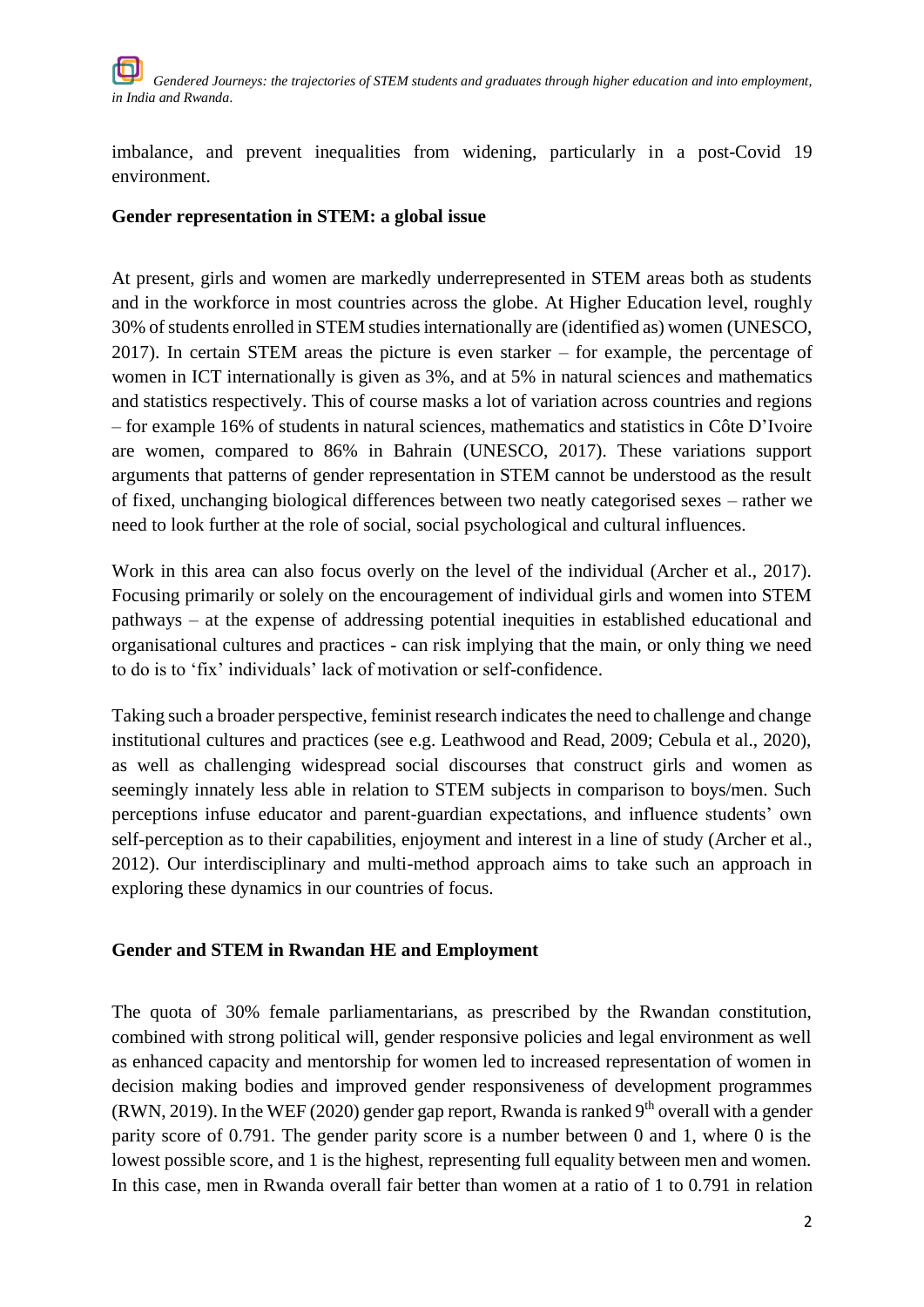to the report's four subindexes: political empowerment, economic participation and opportunity, educational attainment, and health and survival (WEF, 2020). In other words, the report states a gender gap of 0.219 or 22%.

Rwanda therefore places highly overall because it is  $4<sup>th</sup>$  when ranked by political empowerment thanks to the near equal number of women and men in parliament (WEF, 2020). Gender inequalities mainly emerge in latter levels of education, and particularly in economic opportunities. In addition, men in Rwanda have a higher literacy rate (77.6% compared to 69.4% of women) and are more likely to enrol in higher education than women (ratio of 1 to 0.81), despite the higher number of girls that enrol in education at secondary level. Rwanda's employment statistics further indicate that, for those women who do enrol in higher education, educational achievement does not necessarily translate into skilled employment. In sum, despite women and men participating equally in the labour force, almost twice as many men than women work in professional and technical roles, meaning income and wages for female workers are significantly lower (with a gender parity score for overall economic participation and opportunity for Rwanda of 0.672; WEF, 2020)

HE participation has increased across Africa over recent decades following policy interventions at state level (Barnes, 2007). Currently, the enrolment of girls in STEM, digital fluency and literacy, which has been low, is being boosted by various innovative initiatives, such as STEM awareness campaigns. As a result, the number of girls participating in these new emerging fields is currently estimated at 45.6% (GMO, 2019). However, access to university varies among African countries and is impacted by colonial legacies related to class, race, and gender, making it harder for certain groups to progress in their studies (Van Houweling, 2020). For example, as the WEF report demonstrates, women tend to earn less money than their male counterparts. Consequently, despite the greater flexibility private universities in Africa have shown towards students with work or childcare commitments, who are overwhelming female, the fees for such institutions put them beyond the reach of most women (FAWE, 2010). This perpetuates the gender divide seen in the number of women in professional and technical employment.

The African Academy of Sciences (AAS) report on women in STEM in Africa shows that, once in work, women's careers are hindered by caring and family responsibilities, gendered expectations of competence and commitment that favour men, and overt preference for male colleagues among other socio-cultural factors (Mukhwana et al., 2020). This brief overview highlights some of the intersecting barriers and challenges that women in STEM face in Rwanda. Although the country's high overall ranking shows that great progress had been made in the last two decades in relation to gender inequality and poverty reduction, these remain pressing priorities.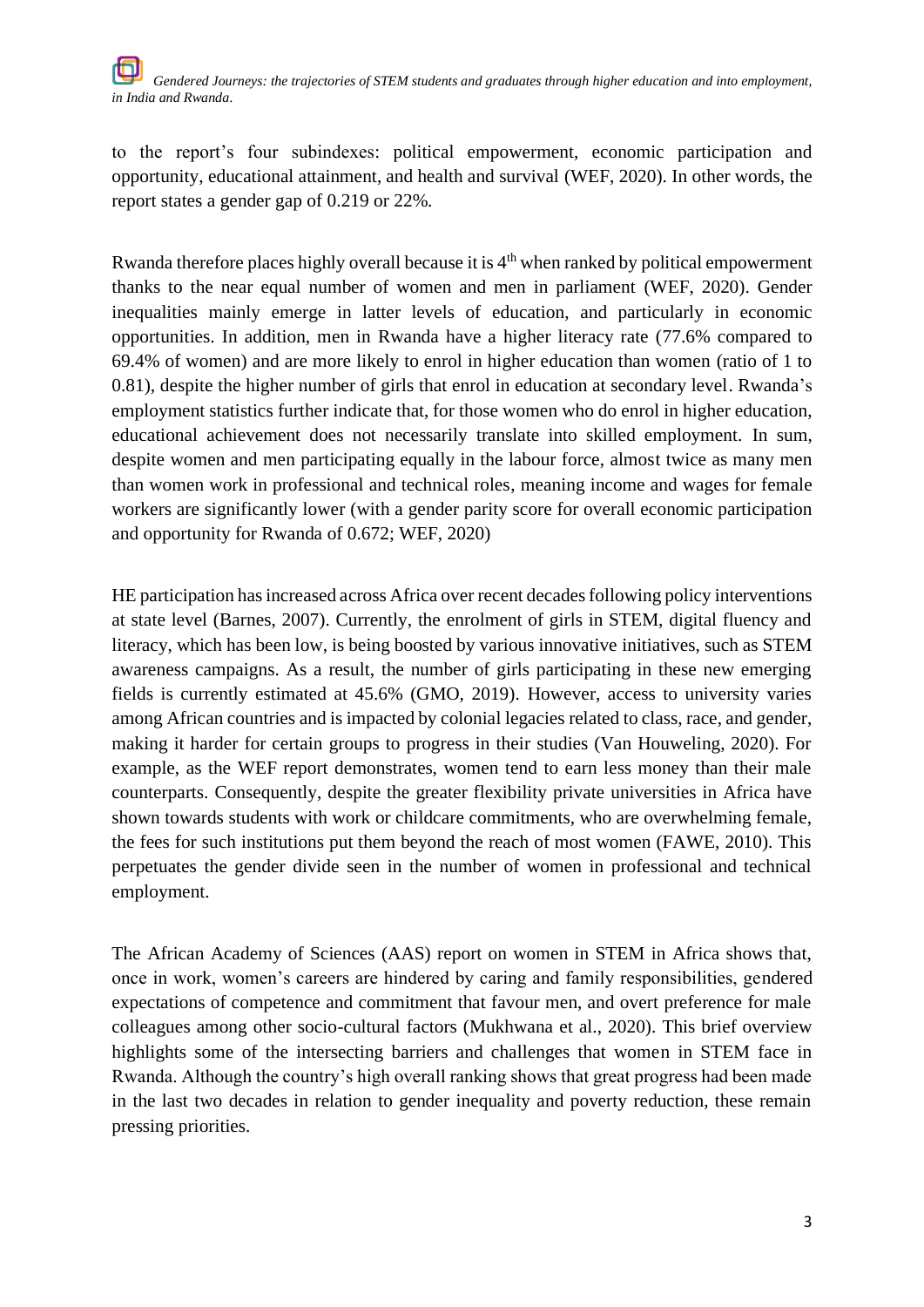## **Gender and STEM in Indian HE and Employment**

India ranks  $112<sup>th</sup>$  overall with a gender parity score of 0.668 in the WEF gender gap report (WEF, 2020). India and Rwanda share certain commonalities in this report, such as a higher literacy rate for men (82.4% compared to 65.8% of women), whilst indicating slightly more girls than boys enrol in primary and secondary education (ratio of 1 to 1.07). Interestingly, unlike Rwanda, figures also indicate that more women than men enrol in HE. Yet, much like in the Rwandan case, these numbers do not appear to translate into skilled employment for Indian women. India's parity score for overall economic participation and opportunity has worsened from 2006, to 0.354 with more than double the number of men than women employed in professional and technical roles. (WEF, 2020)

The Indian government has made various policy commitments to combating gender disparity in STEM employment and education. The Science, Technology and Innovation Policy (Government of India, 2013) has made gender parity a goal by setting up flexible schemes that aim to facilitate women's careers in STEM fields. In terms of education, the country's National Education Policy 2020 (Government of India, 2020) includes a Gender-Inclusion fund to eliminate disparity in access to education more broadly based on gender or other socioeconomic disadvantage. Despite these actions, India's National Policy for Women 2016 notes that gender-based violence has also increased over recent years (Government of India, 2016). Furthermore, the report finds that while more women have entered skilled employment in India, a significant majority are still in low paid, informal work, reflecting socio-economic or 'classbased' inequalities within the country (Belliappa, 2013). Once in employment, Indian women face barriers to their progression and continuation in STEM fields, such as expectations and pressures to make childbearing and family a priority over their careers (Subramanian, 2007; Gupta, 2012); an underestimation of women's skills and competence from employers; and a lack of opportunity to progress in terms of career advancement (Patel & Parmentier, 2005; Gupta, 2016). Much like in the Rwandan case, this national review reveals that despite efforts made at the state level, women in India face complex and intersectional challenges to studying and working in STEM.

### **Global Intersectional Inequalities for Women in STEM Beyond HE**

As illustrated above, current research suggests that girls and women in India and Rwanda are less likely to 'take the next step' in their STEM journeys, whether that is enrolling into university STEM disciplines, or moving from graduation into STEM employmenthighlighting these two key transition points as crucial for global focus on women's STEM attrition risks. Our project explores these crucial timepoints of the STEM education-career trajectory, focusing on key life moments, in other words exploring holistically exploring the gendered journeys of STEM students accessing university, using longitudinal mixed-methods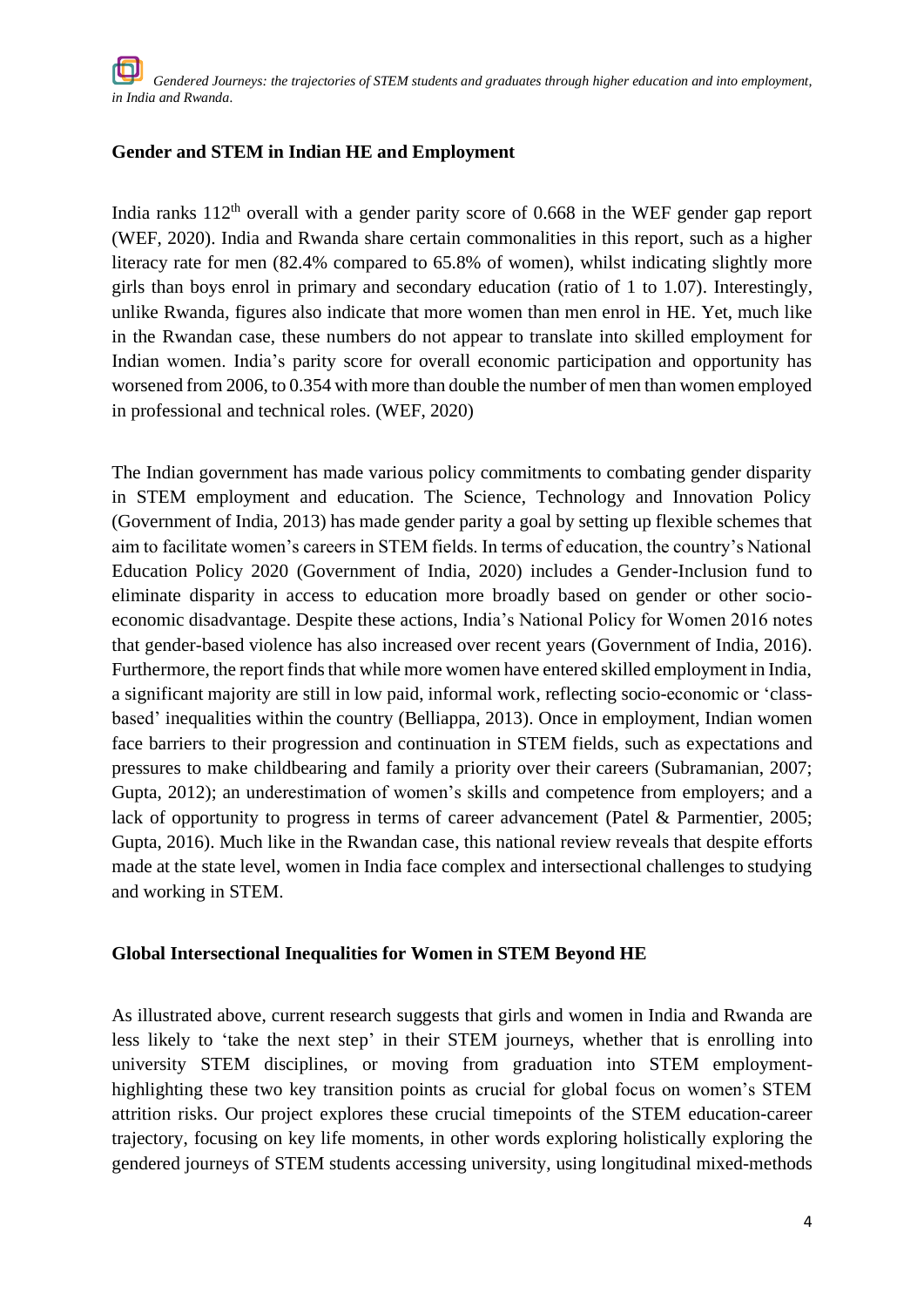approaches to follow these journeys through their HE studies, and moving beyond into skilled employment (UNESCO, 2017). We are keen to avoid reproducing gender binaries in our research, so we will encourage our participants to self-identify as they see fit, with the categories 'female' and 'male' referring to individuals that identify as such. In addition, as we have stated, we are keen to avoid deficit models of gendered inequalities of STEM (or the socalled 'fix women' approach, seen in discourses of 'Lean-in' and 'Step-up'; see Dasgupta & Stout 2014 for review of interventions), with a social psychological focus of the person embedded within STEM structural barriers (Lewin, 1947; Allport, 1979), combined with a wider sociological lens that includes poststructuralist and transnational feminist perspectives (Mohanty, 1986; Butler, 1990, 1993; Grewal and Kaplan, 1994; hooks, 2015).

Our review of the literature to date has highlighted the many intersecting factors that impact on the choice to enrol and stay in STEM education, and to progress onto and stay in STEM employment. Furthermore, the COVID-19 pandemic has caused global upheaval, disrupting economies and working practices. While the long-term impact is yet to be known, in the shortterm, the health crisis appears to have compounded gender, racial and wealth inequalities in our personal and professional lives in three key ways (Public Health England, 2020; Campbell & Tardit, 2020). Firstly, in the UK as elsewhere, the economic crisis that has accompanied the pandemic has seen significant job losses, in which those on temporary and precarious contracts in a variety of sectors are more likely to have lost their income (Batty, 2020). A report by the London School of Economics highlights that women and individuals from Black, Asian and minority ethnic backgrounds have been hit harder by earnings losses partly because they are more frequently employed on insecure contracts (Major et al., 2020).

Secondly, those in more secure employment who have been working remotely have had to deal with additional childcare responsibilities owing to the closure of schools due to the health crisis (Office for National Statistics, 2020). Women have generally taken on more of these familial responsibilities than their male partners or counterparts (Andrew et al., 2020). This has a gendered knock-on effect on career progression: for example, in STEM research, women have had less time and energy to spend writing articles and producing research outputs that are central to promotion and recognition in these fields (Shurchkov, 2020). Furthermore, LinkedIn data has shown that the hiring of women fell during the initial stages of the pandemic (Gentle, 2020), and women caring for children are more likely to face redundancy (Campbell & Tarbit, 2020). These general trends bolster rather than deconstruct existing divides in STEM, in which more women occupy junior and precarious positions (a trend repeated across disciplines), and are more at risk of leaving the field (Blackburn, 2017; Besselaar & Sandström, 2017).

The last compounding factor we consider here is the digital divide, which plays out both nationally and globally (Broom, 2020). In the UK, the media have reported on the lack of laptops and internet access available for children from lower income households (Ferguson & Savage, 2020). This risks aggravating well-established participation and attainment gaps in UK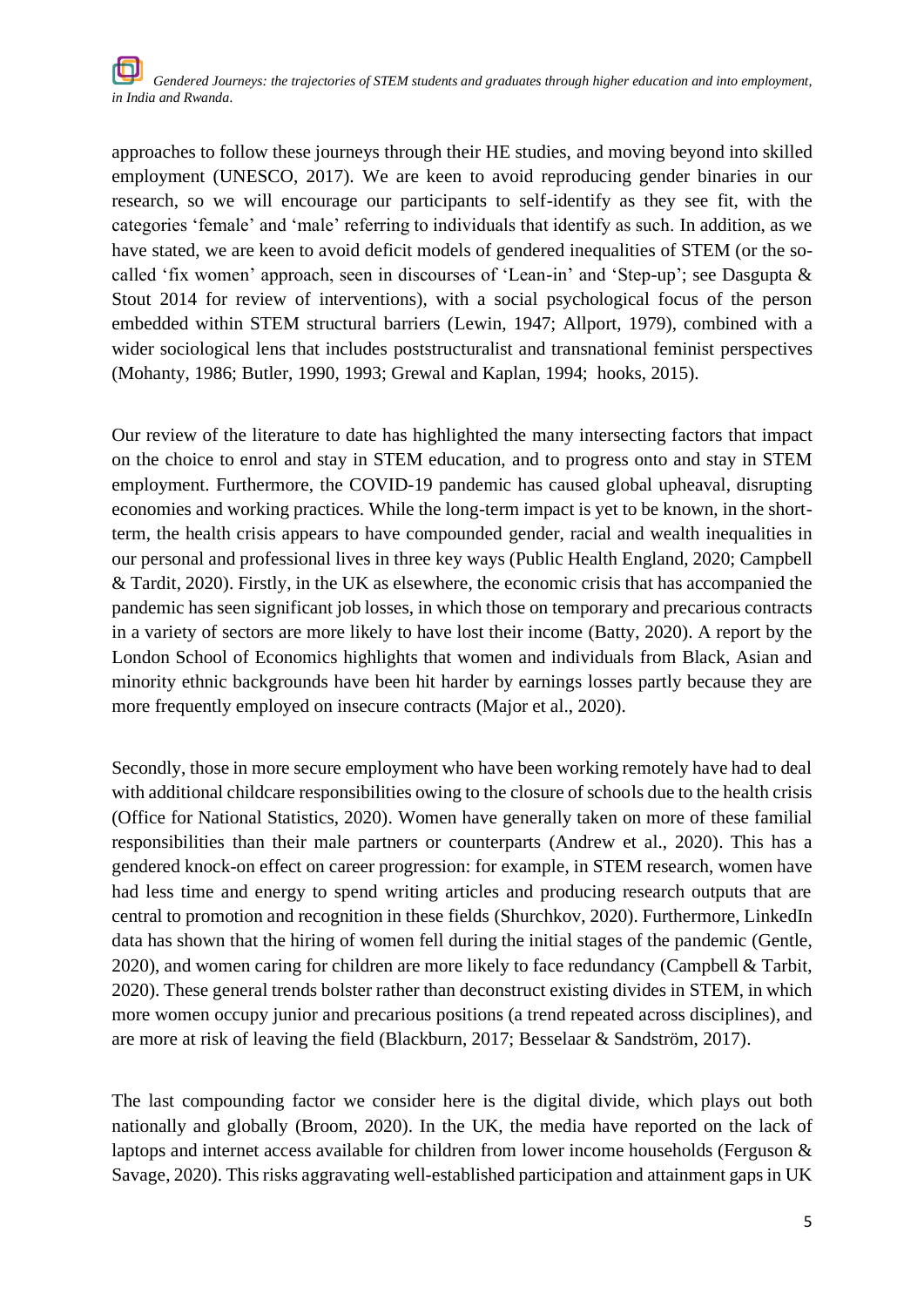HE on the basis of socio-economic background and ethnicity (Crawford & Greaves, 2015; Doku, 2019). Globally, the cost of internet access puts it beyond the reach of many households: for example, in Sub-Saharan Africa, "one gigabit (GB) of data - enough to stream a standarddefinition film for one hour - costs nearly 40% of the average monthly wage" (Broom, 2020, paragraph 13). The digital divide is also gendered: in low and middle income countries, women and girls are less likely to own a mobile phone and use mobile data, due to financial pressures and a lack of written and digital literacy skills (ITU & UNESCO, 2019). This gap is widest in South Asia, where women are 28% less likely to own a mobile phone than men, and 57% less likely to access mobile data (ITU & UNESCO, 2019). The pandemic puts those struggling to access devices and the internet at an even greater disadvantage as the possibilities of face-toface learning and networking are still not safe. These issues risk magnifying existing barriers to entry and progression in STEM in Rwanda, India and the UK, with women and girls' access to education further restricted and their professional opportunities further out of reach.

### **Gendered Journeys International Team**

Our project team combines expertise from India, Rwanda and the UK. The team from India, based in the Indian Institute of Management (Calcutta), includes Professor Manish Thukar and Dr. Saikat Maitra. They have extensive expertise in education and skills, and public policy analysis. The team from the University of Rwanda includes Dr. Marie Chantal Cyulinyana, a Physics Lecturer and President of the Rwandan Association for Women In Science and Engineering (RAWISE), and Jane Umutoni, an Assistant Lecturer and Researcher in the Centre for Gender Studies. Jane has been involved in a range of projects at the University of Rwanda constructing gender-responsive pedagogical tools for schools and university teacher training; and was a co-investigator for the ESRC-funded Examining Gender in Higher Education network in 2017-18 led by Dr Barbara Read. The UK team, based at the University of Glasgow, includes Dr. Barbara Read (PI), Professor Catherine Lido, Dr. Srabani Maitra, Professor Bonnie Slade, Dr. Emma Seddon and Dr. Sumita Chatterjee. Overall, the team has strengths in qualitative and quantitative research, gender theory, workplace learning, higher education research and STEM. Kris Paisley and Julie Cooper provide administrative leadership on the project.

#### **Gendered Journeys to Date**

The next stages of the project will involve the three country teams working together to explore existing national secondary data, as well as primary data collection. We are taking a mixedmethods approach to enable the collection of a wide range of data from STEM students and graduates in India, Rwanda and the UK. We will carry out quantitative analysis of secondary data for the UK, and India and Rwanda to get a broader, aggregate picture of access, achievement, attrition in HE and entry into skilled employment for the two countries with the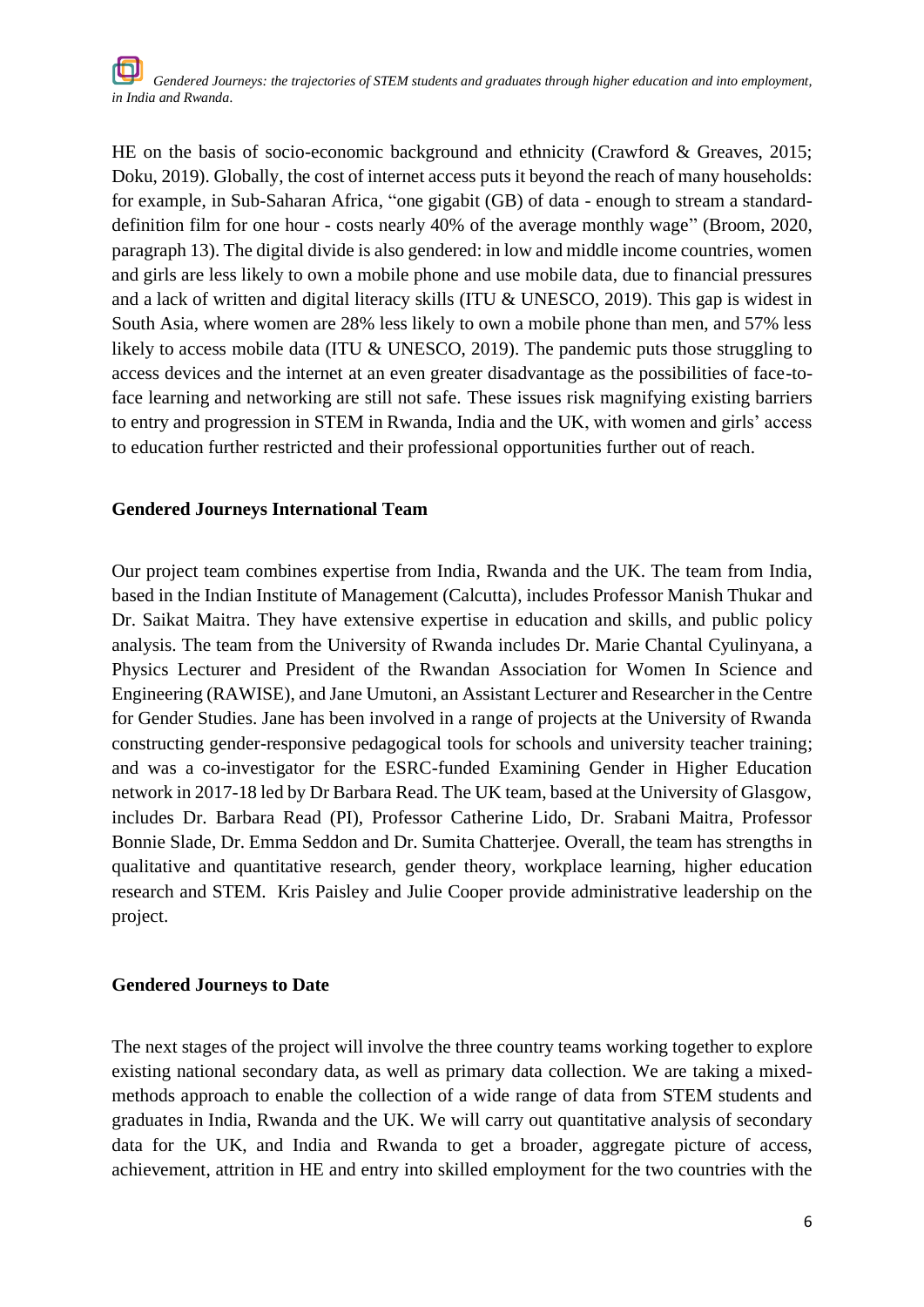UK offering further comparisons (given large-scale data available). Primary data collection due to start in the coming months will include a large-scale, primarily online, survey of STEM students distributed widely across India, Rwanda and the UK. The survey will gather information on detailed STEM study demographics as well as issues of belonging, peer support, student satisfaction and well-being as they relate to STEM achievement, attrition and onward career progression. This survey will be followed up one year later to explore the changing nature of STEM commitment and assess factors facilitating STEM engagement versus barriers to onward STEM progression, acknowledging there will be significant amounts of attrition between data collection points. The online survey will be followed by a phase of qualitative indepth interviews with key stakeholders in India and Rwanda, such as local, national HE policymakers and relevant institutional HE practitioners, which will explore approaches to the research problem from institutional and organisational perspectives. This scoping exercise will feed into our design of the research instruments for interviews and focus groups with STEM students and graduates in India and Rwanda, which will focus on facilitators and barriers to progress throughout participants educational and career journeys. We will use existing secondary qualitative and mixed methods datasets on students in the UK available through the UK Data Archive for comparison purposes. The final phase of data collection will involving gathering social media data to explore chatter and networks that have formed on Twitter in relation to gender and minorities in STEM. In addition to academic papers, data collection and analysis will contribute to the production of an online 'toolkit' for universities across sub-Saharan Africa and Southern Asia who are interested in addressing the disparities in their STEM departments. This mixed-methods approach will offer a more holistic global view by triangulating large-scale data on STEM students and fine-grained qualitative data of the experiences of both students and graduates, with both secondary and primary data sources.

To date, COVID-19 has created challenges to our planned data collection, which included inperson interviews and classroom observation. We have had to develop alternative plans to proceed safely, including a shift to remote interviewing and focus groups – either online or over the phone – which presents its own ethical and methodological challenges. Moreover, the pandemic has impacted on our plans for knowledge exchange within the team. Our project was originally designed to include extended whole team meetings in each country where each team member would share knowledge and expertise in addition to co-designing research materials, taking active strides to make the project as equitable as possible. This would also have enabled each team to experience and share their own and each other's country contexts. Travel restrictions due to the pandemic has meant that such a collaboration has become limited to virtual meetings where the instability of internet connections has inevitably altered shared experiences.

However, these conditions have engendered a more collaborative approach to exploring novel methodologies, and has moved the survey work largely online- meaning we have had some fascinating cross-cultural exploration of how to capture concepts such as self-efficacy,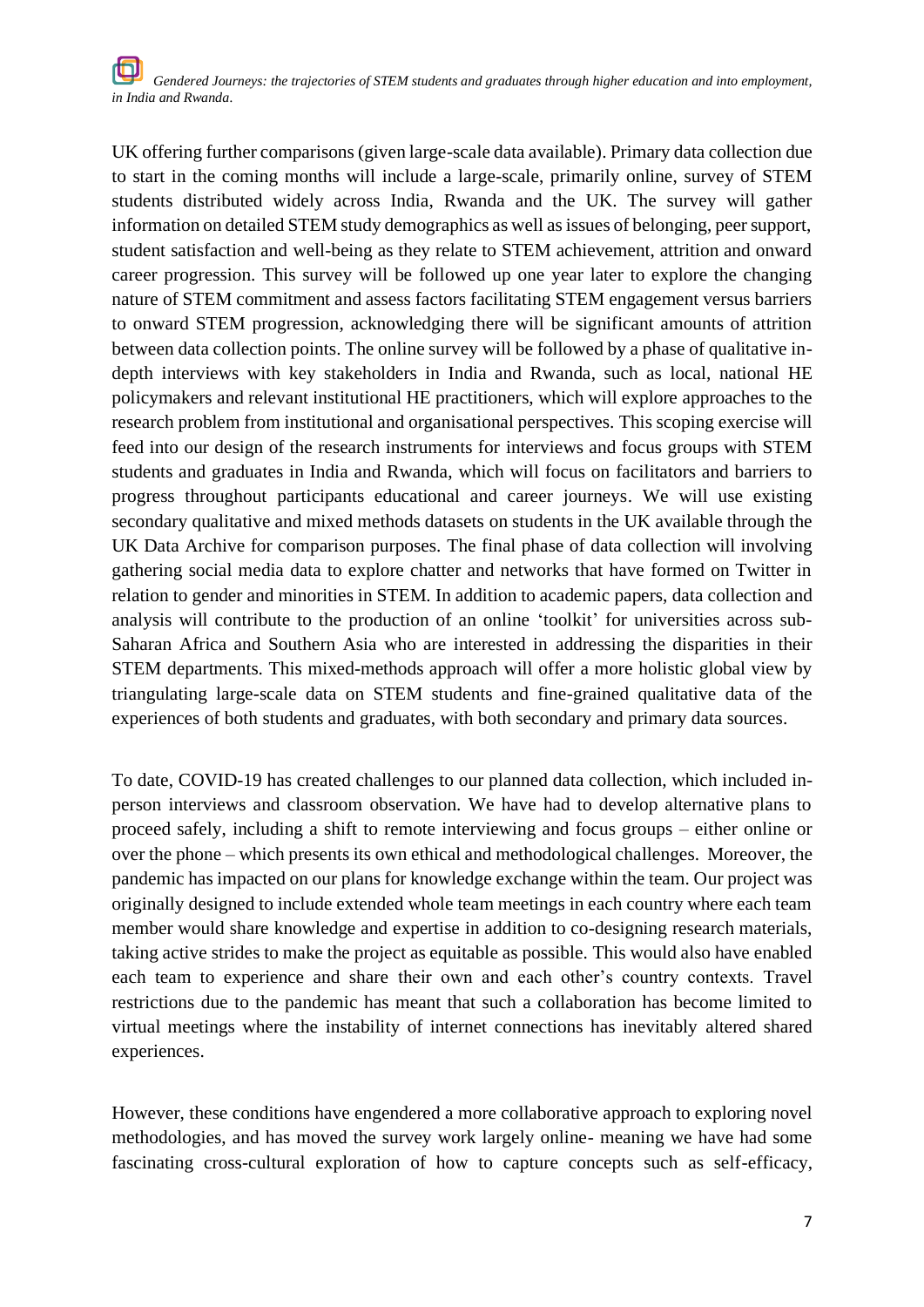belonging and gendered stereotypes, as well as clear discourses around national demographics measuring gendered identity and sexual orientation. Had the original strategy moved forwards with countries relying on third party survey companies for face-to-face data collection, these conversations may not have emerged.

The greatest barrier currently facing our work, but also evidencing barriers facing early career women researching in STEM, are cuts to UKRI funding, which occurred unexpectedly and without contingency ('Academy responds to UKRI announcements on funding cuts', n.d.). The team continue to promote collaborative and inclusive partnerships within our international team, ensuring the Indian and Rwandan team members are prioritised for monetary support, as well as prioritised for research support with data collection and analysis.

It is only by keeping partnerships close, engaging with culturally embedded qualitative and quantitative practices with our Covid-adjustments that we can tap Covid-19 as an opportunity to explore the changing situation of STEM students and graduates, particularly the impact on women, as we have moved rapidly to online learning and working. This shift is showing worrying signs of increasing, rather than decreasing inequalities (Cebula et al., 2020; Cebula et al. 2021), making the Gendered Journeys project even more crucial in terms of identifying risk factors and solutions for women's attrition from STEM into HE and beyond into skilled employment, particularly in Rwandan and Indian, but ideally with lessons for global STEM inclusion.

Follow us on Twitter: @STEM\_journeys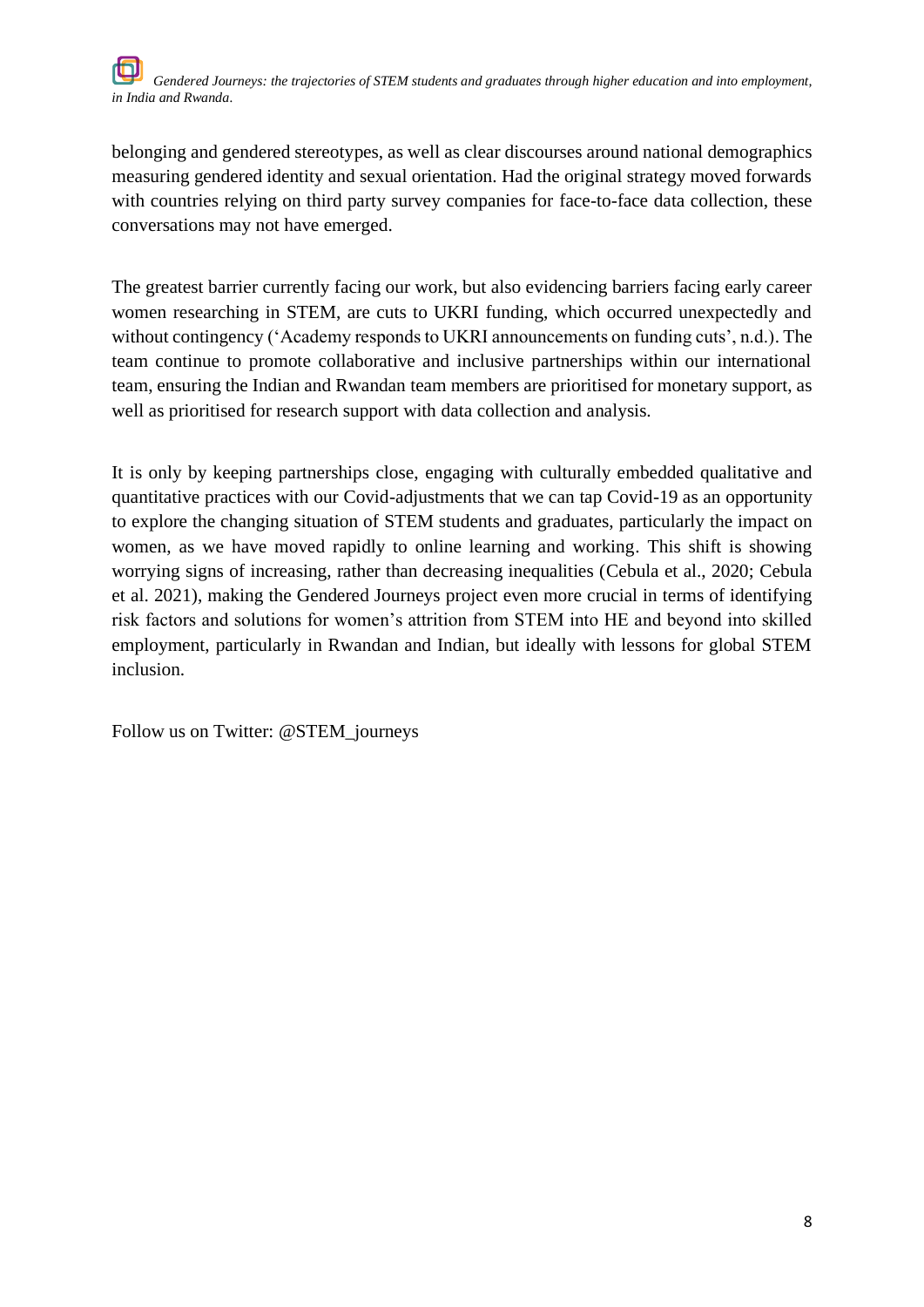## **References**

- Allport, G. W. (1979) *The nature of prejudice*. Unabridged, 25th anniversary ed. Reading, Mass: Addison-Wesley Pub. Co..
- *Academy responds to UKRI announcements on funding cuts* (n.d) *Academy of Social Sciences*. [Online] [Accessed: 23 April 2021]. Available at: [https://www.acss.org.uk/news/academy-responds-to-ukri-announcements-on-funding](https://www.acss.org.uk/news/academy-responds-to-ukri-announcements-on-funding-cuts/)[cuts/](https://www.acss.org.uk/news/academy-responds-to-ukri-announcements-on-funding-cuts/)
- Archer, L., J. deWitt, J. Osborne, J. Dillon, B. Willis, B. Wong (2012) Science Aspirations, Capital, and Family Habitus: How Families Shape Children's Engagement and Identification with Science, *American Educational Research Journa*l, 49, 5, 881-908.
- Barnes, T. (2007) Politics of the mind and body: gender and institutional culture in African universities. *Feminist Africa*. 88–25.
- Batty, D. (2020) Hundreds of university staff to be made redundant due to coronavirus. *The Guardian*. 2 April. [Online] [Accessed: 27/01/21]. Available from: https://www.theguardian.com/education/2020/apr/02/hundreds-of-university-staffmade-redundant-due-to-coronavirus
- Besselaar, P. van den & Sandström, U. (2017) Vicious circles of gender bias, lower positions, and lower performance: Gender differences in scholarly productivity and impact. *PLOS ONE*. 12 (8), e0183301.
- Blackburn, H. (2017) The Status of Women in STEM in Higher Education: A Review of the Literature 2007–2017. *Science & Technology Libraries*. 36 (3), 235–273.
- Broom, D. (2020) Coronavirus has exposed the digital divide like never before. *World Economic Forum*. [Online] [Accessed: 27/01/2021]. Available from: https://www.weforum.org/agenda/2020/04/coronavirus-covid-19-pandemic-digitaldivide-internet-data-broadband-mobbile/
- Butler, J. (1990) *Gender Trouble*. London: Routledge.
- Butler, J. (1993) *Bodies that matter: on the discursive limits of 'sex'*. New York: Routledge.
- Campbell, R. & Tarbit, J. (2020) Women caring for their children most at risk as covid job losses roll in. *Politics.co.uk*. [Online] [Accessed: 27/01/2021] Available from: https://www.politics.co.uk/comment-analysis/2020/09/16/women-caring-for-theirchildren-most-at-risk-as-covid-job-losses-roll-in/
- Cattan, S., Dias, M.C., Farquharson, C., Kraftman, L., Krutikova, S., Phimister, A. & Sevilla, A. (2020) *How are mothers and fathers balancing work and family under lockdown?* IFS Briefing Note BN290. [Online] [Accessed: 23/04/2021]Available from: https://www.ifs.org.uk/uploads/BN290-Mothers-and-fathers-balancing-work-and-lifeunder-lockdown.pdf
- Cebula, C., Baines, K.N., Lido, C., Halliday, K., Hedge, N., Mulvana, H., Thijssen, J.H.J. & Gauchotte-Lindsay, C. (2020) *Inclusion DOES Matter: COVID-19 as an opportunity*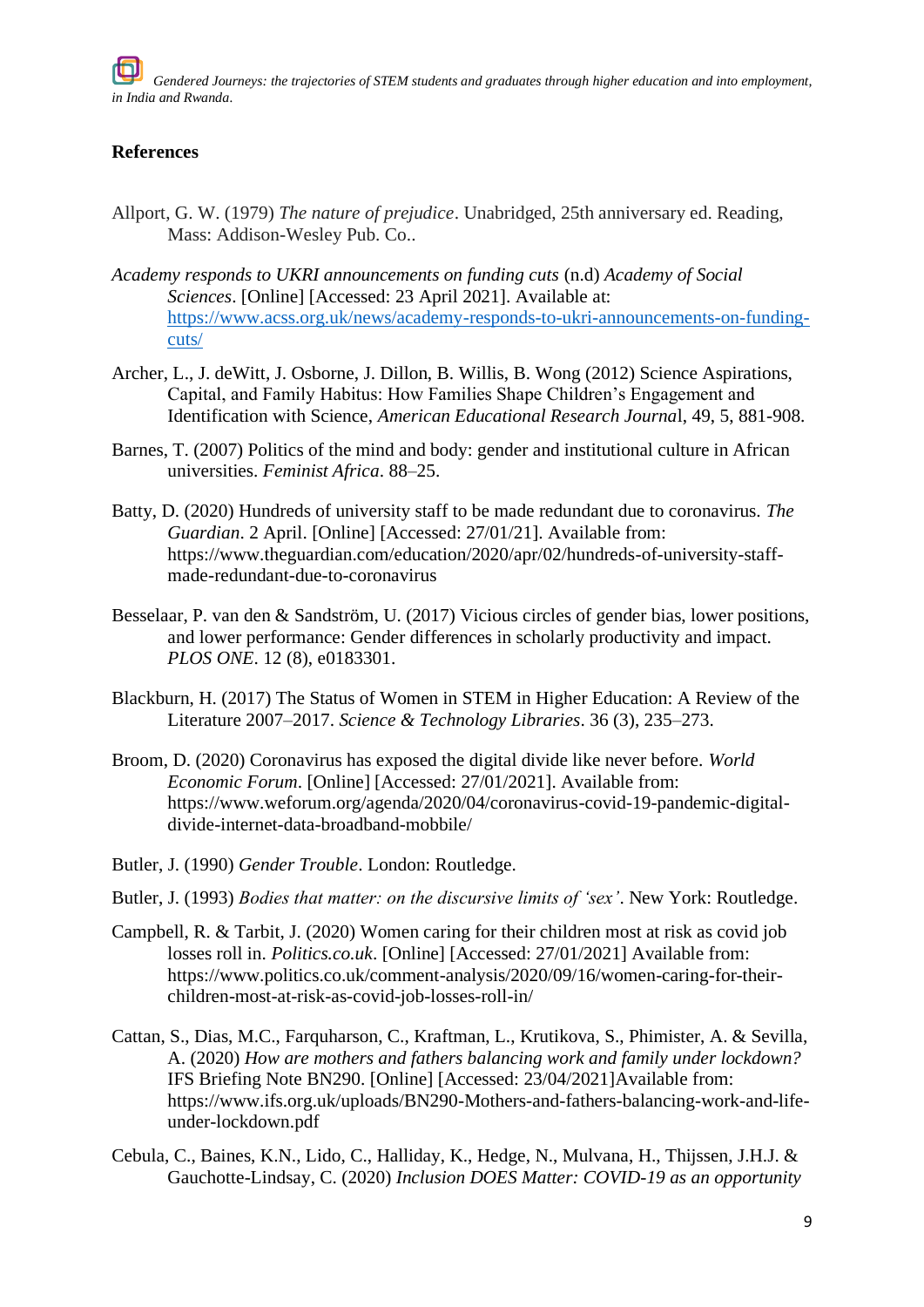*(not a near miss) for making decisive changes in UK STEMM academia*. SocArXiv. doi:10.31235/osf.io/rkj5h.

- Cebula, C., Baines, K. N., Thijssen, J. H., Lido, C., Halliday, K., Hedge, N., ... & Lindsay, C. G. (2021). Inclusion in the time of COVID: 14 ways to seize the moment for change. *Nature Index*.
- Crawford, C. & Greaves, E. (2015) *Socio-economic, ethnic and gender differences in HE participation*. [Online] [Accessed: 27/01/2021]. Available from: https://www.gov.uk/government/publications/higher-education-participation-socioeconomic-ethnic-and-gender-differences
- Dasgupta, N., & Stout, J. G. (2014). Girls and women in science, technology, engineering, and mathematics: STEMing the tide and broadening participation in STEM careers. *Policy Insights from the Behavioral and Brain Sciences*, *1*(1), 21-29.
- Doku, A. (2019) White Elephant #3: Putting the burden of closing attainment gaps off BME staff and students. HEPI. [Online] [Accessed: 27/01/2021]. Available from: https://www.hepi.ac.uk/2019/09/22/white-elephant-3-putting-the-burden-of-closingattainment-gaps-off-bme-staff-and-students/
- EGHE Network (2018) *Participating and Succeeding in STEM subjects: a focus on Gender Dynamics, Policy Briefing 2*. Examining Gender in Higher Education. Glasgow, University of Glasgow.
- FAWE (2010) *Strengthening gender research to improve girls' and women's education in Africa*. Forum for African Women Educationalists.[Online] [Accessed: 27/01/2021]. Available from: https://issuu.com/fawe/docs/fawe\_research\_series\_-\_volume\_1\_\_ab
- Ferguson, D. & Savage, M. (2020) 'We're still waiting': schools lack free laptops pledged for poorer GCSE pupils. *The Guardian*. 7 June. [Online] [Accessed: 27/01/2021]. Available from: http://www.theguardian.com/education/2020/jun/07/were-stillwaiting-schools-still-lack-free-laptops-pledged-to-help-poorer-gcse-pupils
- Gentle, S. (2020) *New UK data shows the impact of pandemic on women's working lives | Onrec*. [Online] [Accessed: 27/01/2021]. Available from: https://www.onrec.com/news/news-archive/new-uk-data-shows-the-impact-ofpandemic-women%E2%80%99s-working-lives
- Government of India (2016) *National Policy for Women 2016*. [Online] [Accessed: 27/01/2021]. Available from: https://wcd.nic.in/sites/default/files/women%20empowerment%20poliy\_Final\_17May .pdf
- Graham, M. J., Frederick, J., Byars-Winston, A., Hunter, A. B., & Handelsman, J. (2013). Increasing persistence of college students in STEM. *Science*, *341*(6153), 1455-1456.
- Grewal, Inderpal, and Caren Kaplan, eds. 1994. *Scattered Hegemonies: Postmodernity and Transnational Feminist Practices*. Minneapolis: University of Minnesota Press.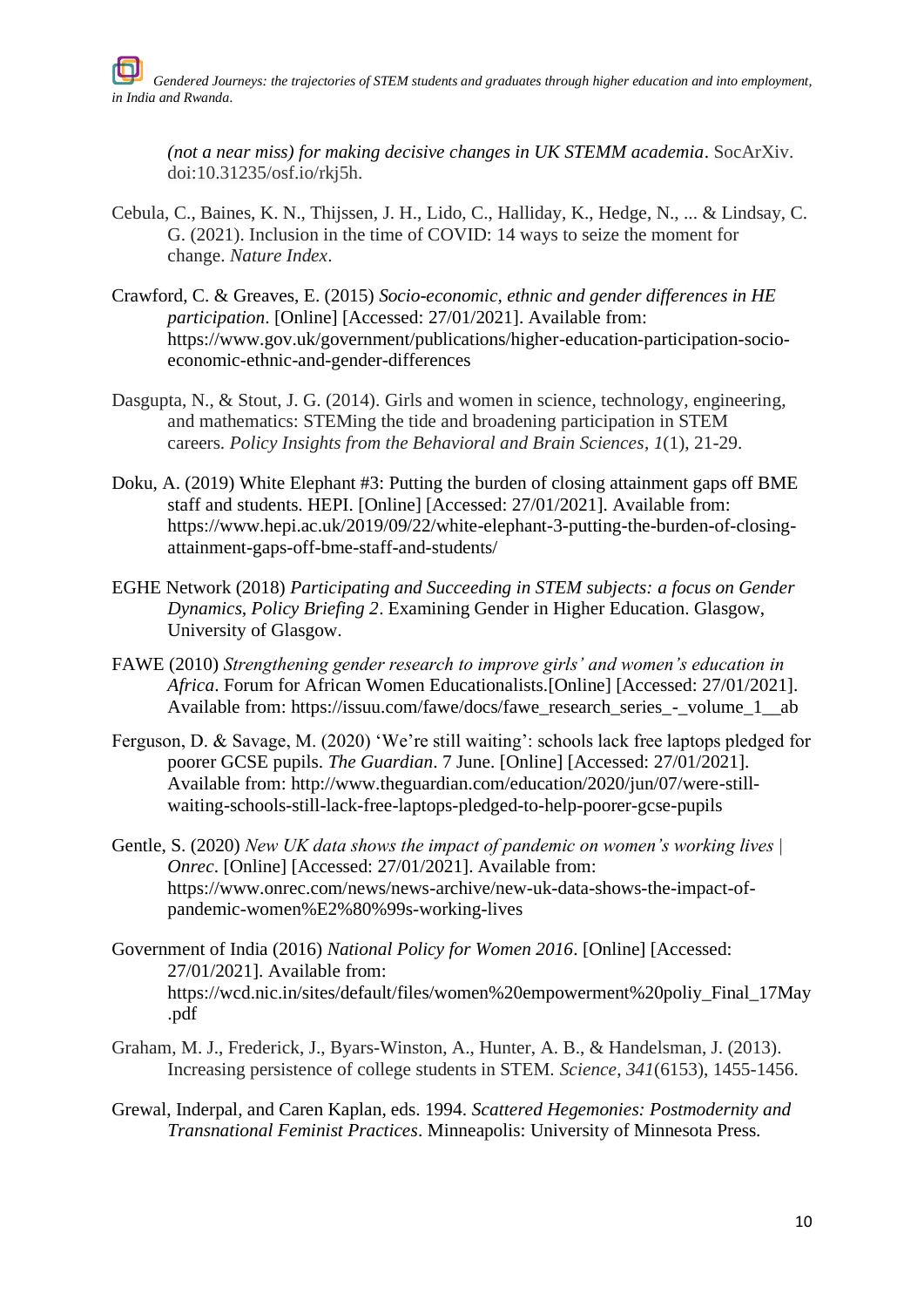- Gupta, N. (2016) Perceptions of the Work Environment: The Issue of Gender in Indian Scientific Research Institutes. *Indian Journal of Gender Studies*. 23 (3), 437–466.
- Gupta, N. (2012) Women Undergraduates in Engineering Education in India: A Study of Growing Participation. *Gender, Technology and Development*. 16 (2), 153–176.
- hooks, bell (2015) *Feminist theory: from margin to center*. 3rd edn. New York: Routledge.
- Leathwood, C. and Read, B. (2009) *Gender and the Changing Face of Higher Education: A Feminised Future?* London: SRHE & Open University Press
- Lewin, K. (1947). Frontiers in group dynamics: II. Channels of group life; social planning and action research. *Human relations,* 1(2), 143-153.
- Major, L.E., Eyles, A. & Machin, S. (2020) Generation COVID: Emerging Work and Education Inequalities. *London School of Economics*. [Online] [Accessed: 27/01/2021]. Available from: https://cep.lse.ac.uk/pubs/download/cepcovid-19- 011.pdf
- Mohanty, C.T. (1986) Under Western Eyes: Feminist Scholarship and Colonial Discourses. *boundary 2* 12(3):333–58.
- Mukhwana, A.M., Abuya, T., Matanda, D., Omumbo, J. & Mabuka, J. (2020) *Factors which Contribute to or Inhibit Women in Science, Technology, Engineering, and Mathematics in Africa*.
- Office for National Statistics (2020) *Parenting in lockdown: Coronavirus and the effects on work-life balance*. [Online] [Accessed: 27/01/2021] Available from: https://www.ons.gov.uk/peoplepopulationandcommunity/healthandsocialcare/conditio nsanddiseases/articles/parentinginlockdowncoronavirusandtheeffectsonworklifebalanc e/2020-07-22
- Organization for Women in Science in the Developing World, 2021; OECD, n.d Available from: https://owsd.net/
- Patel, R. & Parmentier, M.J.C. (2005) The Persistence of Traditional Gender Roles in the Information Technology Sector: A Study of Female Engineers in India. *Information Technologies & International Development*. 2 (3), 29-46–46.
- Perez, C. C. (2019). *Invisible women: Exposing data bias in a world designed for men*. Random House.
- Public Health England. (2020). *Beyond the data: Understanding the impact of COVID-19 on BAME groups*. [Online] [Accessed: 27/01/2021] Available from: https://assets.publishing.service.gov.uk/government/uploads/system/uploads/attachme nt\_data/file/892376/COVID\_stakeholder\_engagement\_synthesis\_beyond\_the\_data.pd f
- ITU and UNESCO (2019) *State of Broadband Report 2019*: Geneva: International Telecommunication Union and United Nations Educational, Scientific and Cultural Organization, 2019. Licence: CC BY-NC-SA 3.0 IGO. [Online] [Accessed: 27/01/2021] Available from: https://www.itu.int/dms\_pub/itu-s/opb/pol/S-POL-BROADBAND.20-2019-PDF-E.pdf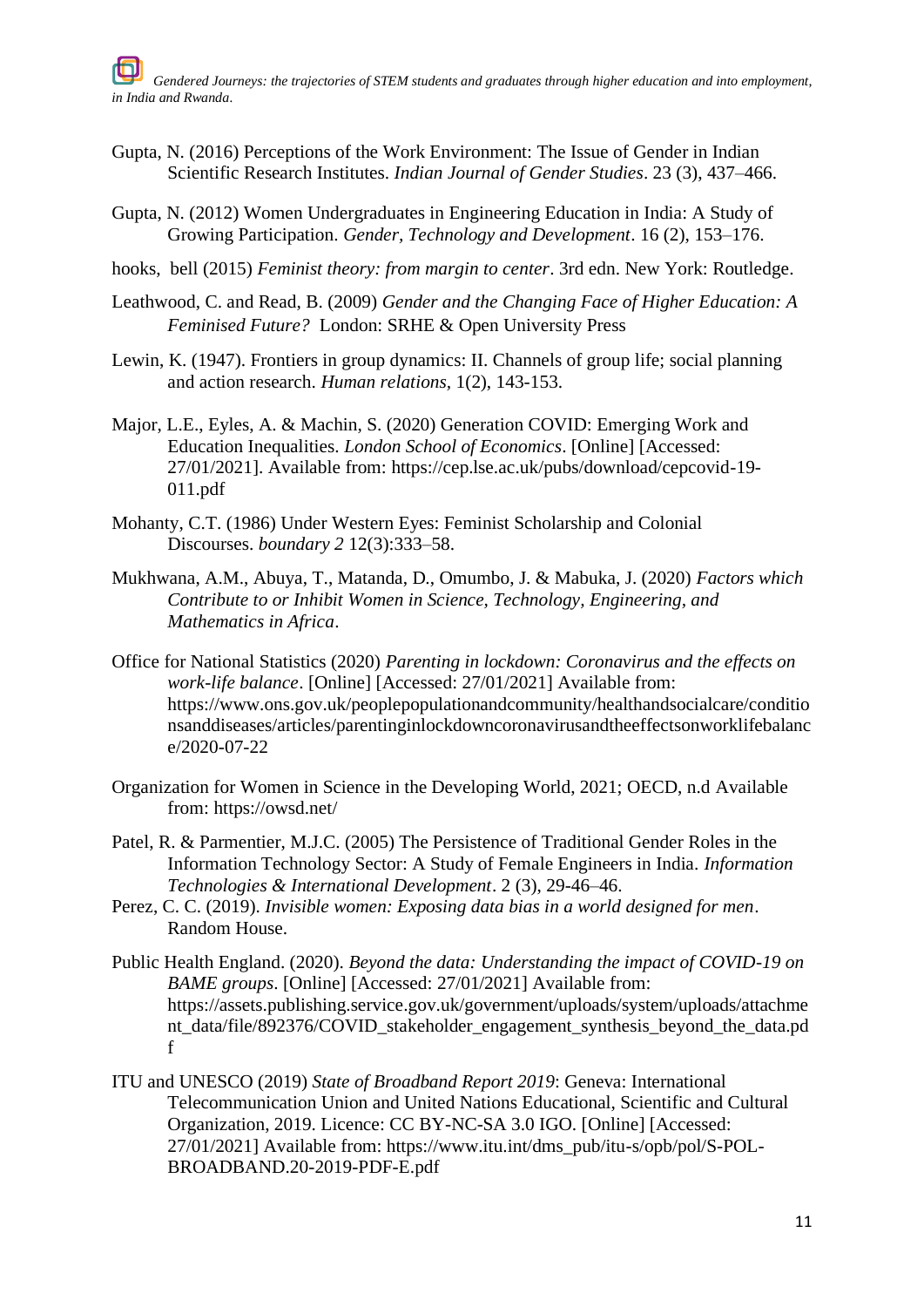- Subramanian, J. (2007) Perceiving and Producing Merit: Gender and Doing Science in India. *Indian Journal of Gender Studies*. 14 (2), 259–284.
- Subramanian, J. (2007) Perceiving and Producing Merit: Gender and Doing Science in India. *Indian Journal of Gender Studies*. 14 (2), 259–284.
- UNESCO (2017) *Cracking the code: Girls' and women's education in science, technology, engineering and mathematics (STEM)*. United Nations Educational, Scientific and Cultural Organization. France.
- UNESCO (2015) *UNESCO Science Report: Towards 2030*. United Nations Educational, Scientific and Cultural Organization. France.
- Van Houweling, E., Christie, M.E. & Rahim, A.A. (2020) Women's access and experience in higher education agricultural programs in Africa. Gender and Education. 32 (4), 486– 504.
- WEF (2020) *Global Gender Gap Report 2020*. World Economic Forum. [Online] [Accessed: 27/01/2021] Available from: https://www.weforum.org/reports/gender-gap-2020 report-100-years-pay-equality